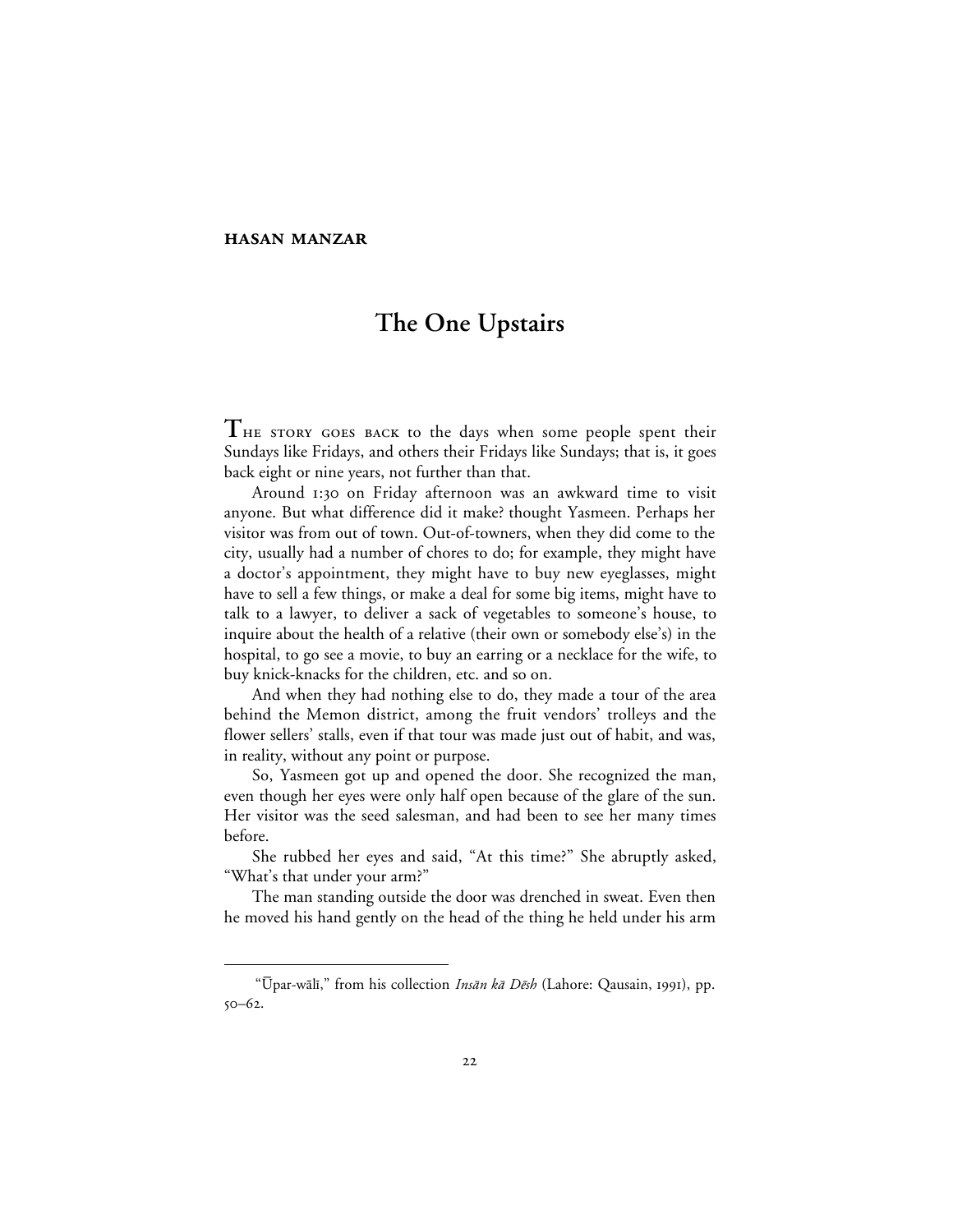and answered, "Don't you recognize it? You eat one almost daily."

Yasmeen took a step back and said, "A rooster?"

"Yes," he answered, and without seeking her permission walked into the room. "This is a rooster, and I am Rafeeq Khan. Recognize us now?"

Yasmeen was gradually getting over her lassitude and drowsiness. Walking towards the earthen water pot in a corner of the room she asked, "What time is it now?"

"One-thirty, or maybe a little later," Rafeeq Khan said, laughing a little shamefacedly.

She drank some water from a glass, and adding some more to what remained, she handed it over to Rafeeq Khan. She lifted the drape at the window and began to peer out back into the gully, where there was a mosque. She said, "People are going to say their prayers."

"I've already gone. There are dozens of mosques. This is the only place around here where you can hear the call to prayer, though, isn't it?"

Then he came and sat on the bed near Yasmeen and, laughing a little more shamefacedly, said, "I had to come and see you, so I got mine out of the way."

He started undoing the string around the rooster's legs. Yasmeen sat on the bed leaning against the wall. She had pulled her legs up and encircled them with her arms. Everything that was going on before her eyes was altogether new for her.

Rafeeq Khan took off the string around the rooster's legs and lovingly rubbed them with his hands, as a prisoner's companions rub his wrists when his handcuffs are removed; he tickled the rooster under its neck, patted it on the head, the back, the feathers, and then, gently tying one end of the same string to the rooster's leg, attached the string to Yasmeen's bedpost.

As soon as the rooster could move about freely, it flapped its wings and crowed.

"Look at it! It thinks it's the morning," Rafeeq Khan said.

"Or maybe it wants something else," Yasmeen said.

"What?" Rafeeq Khan asked, surprised. Then getting the drift of her comment, he laughed and said, "Do you have a bowl or something? This silly bird is making a call to prayer at its own death."

"Do they do that?" Yasmeen asked incredulously.

"I don't know. Maybe. My job is only to sell seeds and to come see you when I can."

Yasmeen got up from the bed and after some effort found a handleless cup. She poured some water into it, placed the cup in front of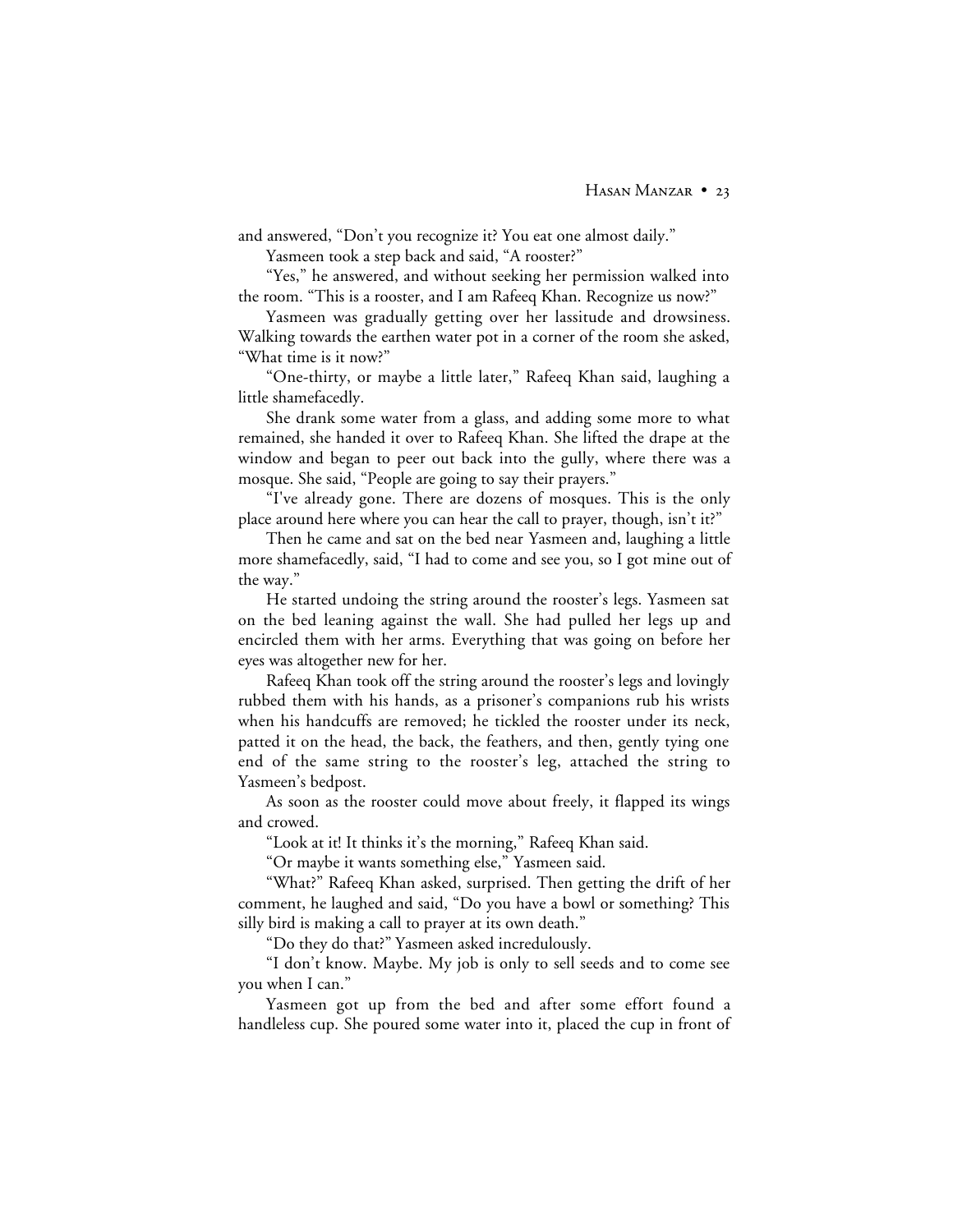the rooster, and said, "Are you going to slaughter it?"

"The one I've brought it for will do that; doesn't look like it's a fighter."

"Who did you bring it for?" Yasmeen asked.

"Well, first I thought I'd give it to the doctor. He's treated my sisterin-law with so much care—must have given her at least ten bottles of glucose. I was going to see him for the last time today to tell him how she's feeling, and I thought I'd take this for him. But it doesn't look like it's meant for him."

"Why?"

"The clinic is closed; he's gone somewhere. Maybe his own brotherin-law has died," he said and laughed.

Yasmeen sat near the rooster and began rubbing her fingers on its head. Earlier, at the door, her reaction upon seeing it was not one of surprise, but of fear. In her adolescence, which was not too long ago, only six or seven years back, she had often raised chicks, red and yellow ones, each one bought for a rupee. She had cried when, one after another, they died, for there was nothing else in the house to amuse her. People came to the house, sat with her mother or sister, talked to them in different languages; she knew, as a trained nurse does without being told what instrument or needle or swab the surgeon needs, when to leave their company, and would quietly slip away and go upstairs.

Some of those who visited her house were such bastards—this word was used in her house as commonly as words like "greedy" or "generous" or "true to one's word"—that despite having beards which looked like mottled grass, they wouldn't hesitate to grab and paw at her, as though estimating her fleshiness.

Rafeeq Khan lifted the side of his shirt, took out a wad of bank notes from his waist pocket and examined them. Some notes were loose, separate from the wad. He passed one of these on to Yasmeen.

Yasmeen pointed towards her pillow and went on stroking the rooster lovingly.

Rafeeq Khan placed the bank note under the pillow. Then he lay down on the cot thinking. His hand accidentally went under the pillow where there was some change and a watch.

He brought the watch out from under, looked at it, and said in astonishment, "Oh God! It's four o'clock!"

Yasmeen burst out laughing and said, "This watch is fake, only for decoration."

"Really," he said and pressed it close to his ear. Then, playing with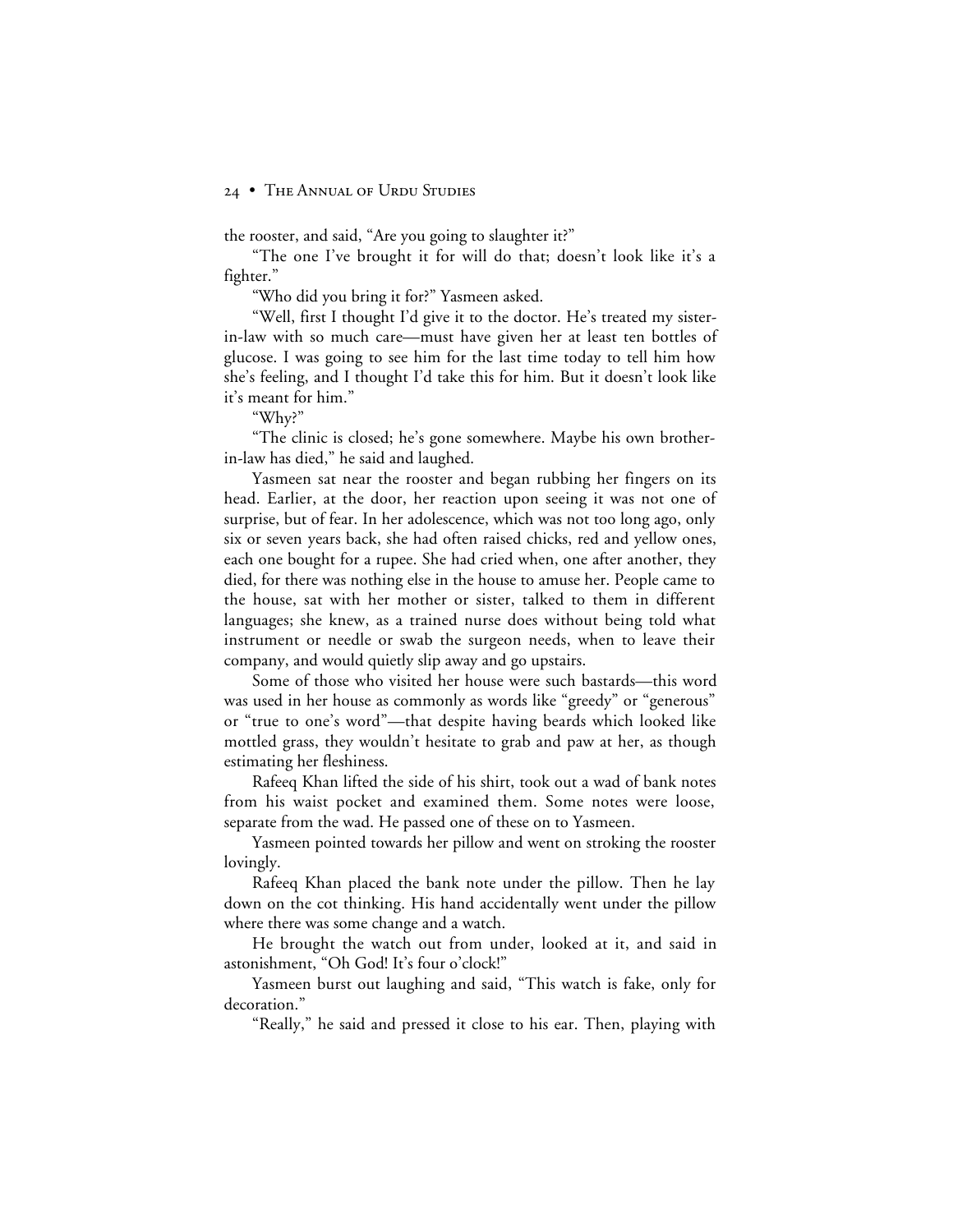the watch and counting the roof-beams, he went to sleep.

"Don't you want to give it something to eat?" Yasmeen asked, but his snoring, instead of stopping, became louder, as though after being dead tired, he had come to a very peaceful place where all his cares and responsibilities had ceased, and he had effortlessly gone to sleep.

Yasmeen was now getting tired of sitting on her haunches. There wasn't even a decent chair in the room, so willy-nilly she sat on the foot of the bed, her head resting against the side wall and her legs pulled up to her chest and circled by her arms.

Soon, she began to nod off.

Her visitor's watch lay on the floor near the rooster and his briefcase also stood nearby. The deep henna-dyed rooster, whose feathers at places showed a dark green or blue fringe, had walked around the room as far as its string would allow, and not finding anything worth eating, was now standing on top of the watch. The sole of one of Yasmeen's feet was near its head; it tickled her foot with its beak.

In response, she lazily leaned her back against her visitor's hips. From outside, somewhere very far away, at intervals, the call of a *falsa*-vendor came into the room. But neither that call nor the occasional sputtering of a scooter's engine in the yard could disturb their sleep.

The rooster jumped up to sit on the briefcase, but found it difficult to keep its balance; so, flapping its wings, with a loud bang it came tumbling down to the floor along with the briefcase. Its sudden shrieks said for sure that one of its legs or wings had been squashed under the briefcase.

Startled by the sound, Rafeeq Khan woke up. So did Yasmeen. Both were drenched in sweat, as often happens during siestas on summer afternoons.

A little later, after Rafeeq Khan had offered the rooster some sample seeds from his briefcase and Yasmeen had refilled its upturned cup with water, she asked, "So what happens to it now? The doctor isn't at the clinic; will you take it to his house?"

"I don't know where his house is. But it doesn't matter. If I don't offer it at one shrine, I'll offer it at another. They're all the same."

"One shrine is the doctor's; whose is the other?"

"The lawyer's. The bugger has left my case hanging for three years."

"So you'll go to his shrine now?"

"Yeah."

"Where does he live?"

"Why, are you in some trouble? Come on, tell me, I can get you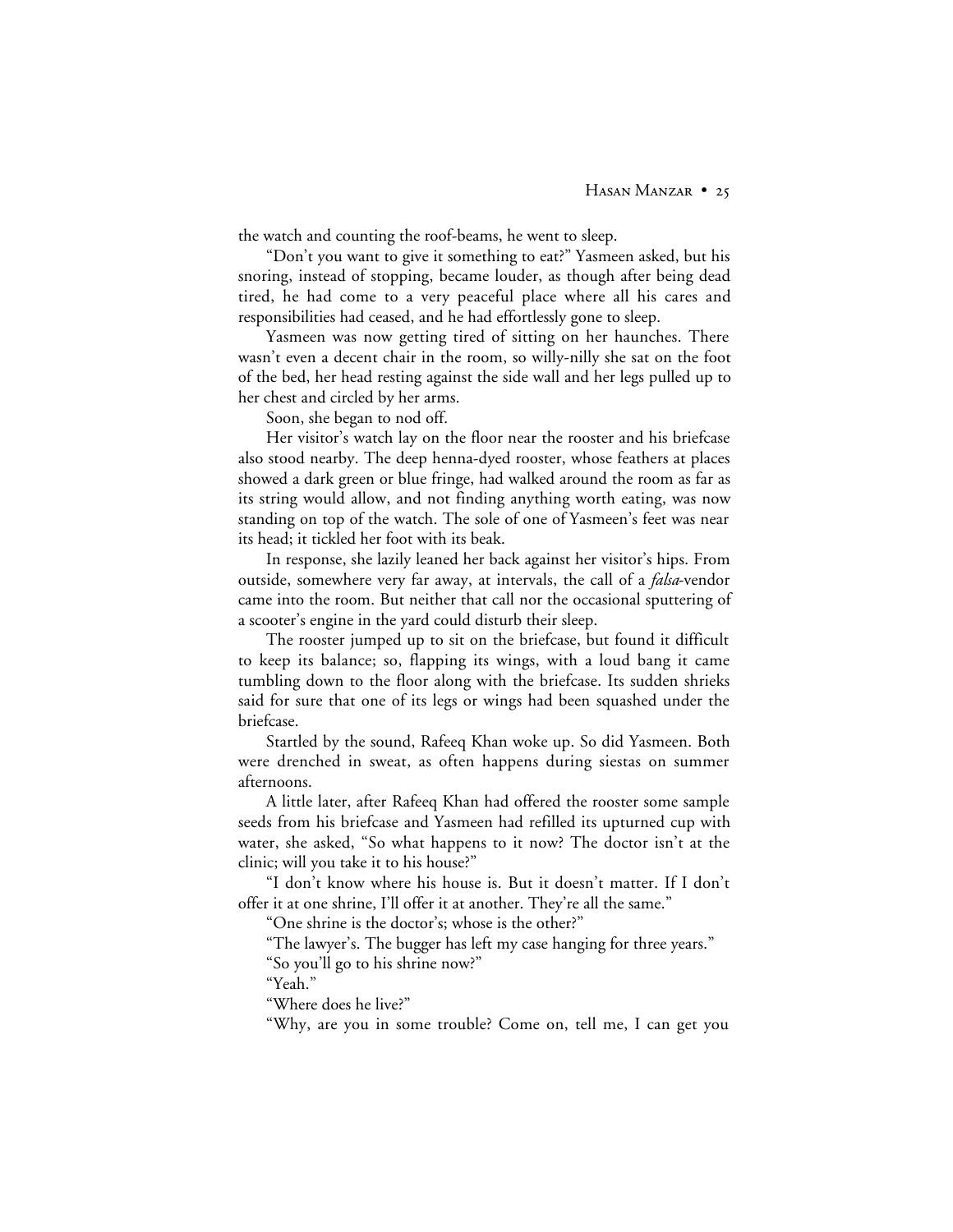help."

Yasmeen kept quiet.

"The police don't bother you, do they? Or the pimps? Not in a wrangle with someone, are you? But you don't look like that kind of a girl. I knew that the first day I came to you, five Fridays ago. I said to myself, this kid is different. She can't even tell the good from the bad. That day you gave me something to eat and you also massaged my feet. And when I was about to leave, you remember, I stood and waited in the doorway? Maybe you don't remember. I don't blame you. Do I remember all my clients? I thought maybe you'd ask for some money for milk, that's why I'd stopped in the doorway, but you just went to your bed and lay down there. You looked a little flushed that day."

Yasmeen kept watching him with a look of gratitude.

Then with an effort she put her hand on Rafeeq Khan's hand.

Rafeeq Khan placed his other hand on top of hers and kept looking at her lovingly. There was neither any craving in his heart nor guilt in his eyes; in fact, even the little regret that he had felt in the beginning, about having come, of all places, to Yasmeen's, on a Friday, was all but gone now.

It was peaceful all around—no noise of the motorbikes, nor of the haggling clients in the street below. Unlike some young men, or even middle-aged ones, who go to railway platforms to feast their eyes on beautiful faces and then, satisfied with a little ogling, go their own way, the clients in the street below were mostly frightened creatures, often out of breath and panting, their eyes open but their blinkers down, so to speak, for fear someone might be watching them, disappearing in a flash, briskly, either inside to the world of pleasure, or outside, well away from it.

The only sound audible was that of the rooster pecking.

Then Rafeeq Khan put his hand affectionately on Yasmeen's shoulder and said, "Today I want something different."

"What?"

"I want you to cook this rooster. Let you and I both eat it together." Yasmeen was wide-eyed with surprise.

"Want me to cook it?"

"Yes, I do."

"And you want to eat with me…?"

"Yes, of course. Why, is it forbidden to eat your cooking?"

Yasmeen's face fell. Rafeeq Khan felt embarrassed. He said, "Oh, oh, what did I say there? I meant just as all the other women of a household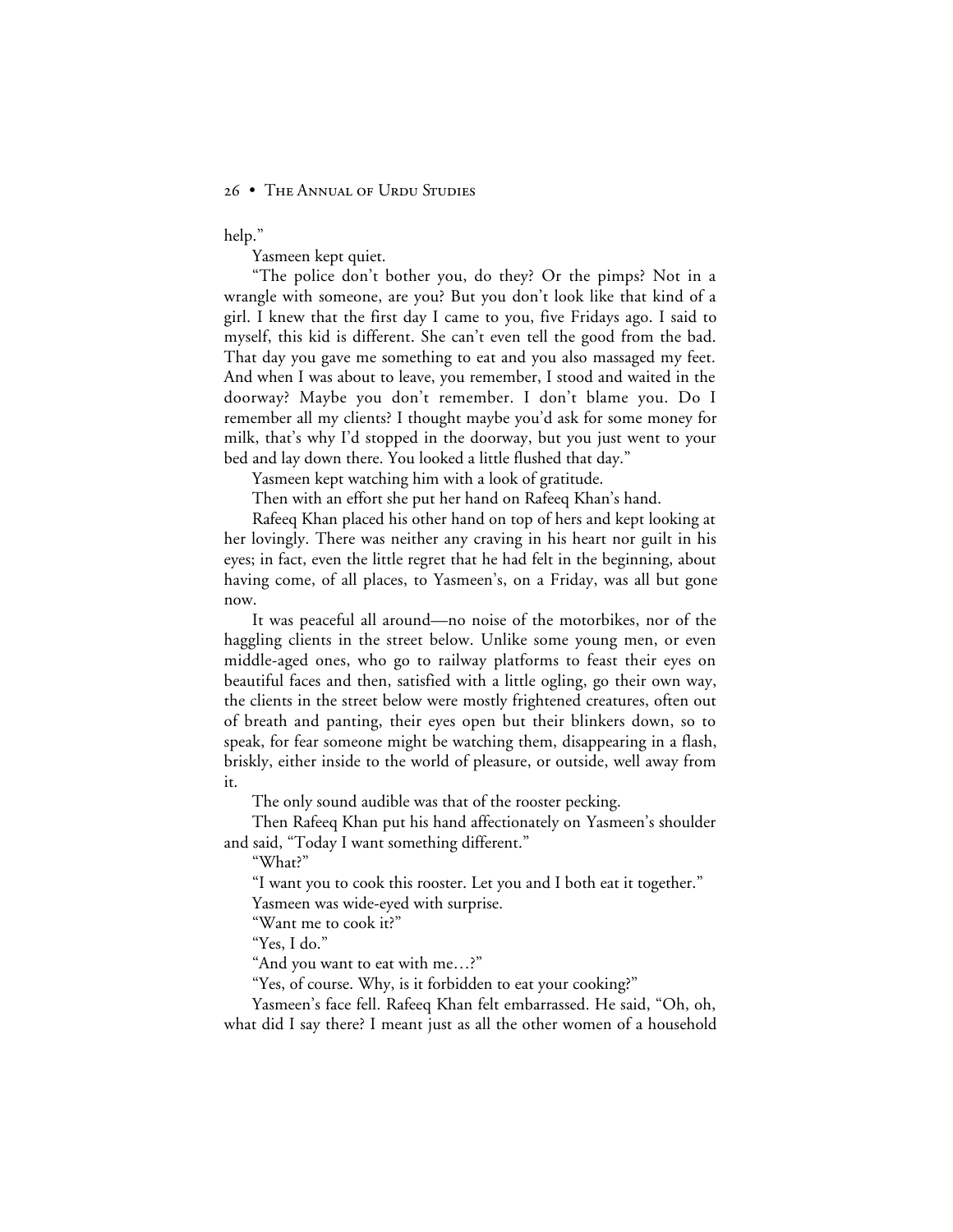cook and everybody eats, in the same way, I thought … Did I offend you? I didn't mean it; it just came out of my mouth. I don't see any difference between you and the other …"

Yasmeen waited to hear him say more. But just as earlier he had said more than was necessary, now he was unable to say what needed to be said. He laughed and said, "So, what do you say? I can slaughter it for you if you want to cook it. It's a real home-grown bird. My kid cried when he saw me carry it—where are you taking it, he asked. Even my wife said if you had to please the doctor, buy him a farm-grown chicken from the store. Have we not been paying him the fees, she said? But I said, the doctor couldn't have tasted a *desi*, home-grown one. But today, you eat it. I'll do something for the lawyer later on. Every week, either my father-inlaw or one of my cousins takes a basket full of onions or peppers or okra to his house. If he's lucky, he'll get a *desi* chicken as well. But today, it's your turn to eat, and to feed me also."

Gently, Yasmeen asked, "How many times have you been here, Khan Sahib?"

"Been coming here for five Fridays now, with the exception of one. You add it all up."

"And since when have you been coming to this district?"

"I don't remember now. Since before my wedding."

"Did you ever see a stove in anyone's house? I mean in the house of someone like me?"

Rafeeq Khan pulled his hand away from Yasmeen's shoulder as if someone had splashed acid on it.

He thought for a while and answered, "I haven't noticed. There have been stoves. But if you say so, maybe not. I don't go around peeking into the different corners of people's houses."

"There aren't too many corners to peek into," Yasmeen answered, a little curtly. "Both our meals come from the restaurant. In the morning we get a cup of tea and a bun."

"And what do you get in your meals?"

"Oh, what we've been allowed. Meat and potatoes, lentils, ovenbaked flat-bread."

"Meat and potatoes all year round?"

"No," Yasmeen smiled and said, "I used that as an example. Actually, we eat what the madam upstairs gives us."

Rafeeq Khan laughed and said, "For everybody else, it's the God above, in the sky, who feeds them. For you it's the madam above, on the upper story, who gives you food. Who is she, anyway? Your mother?"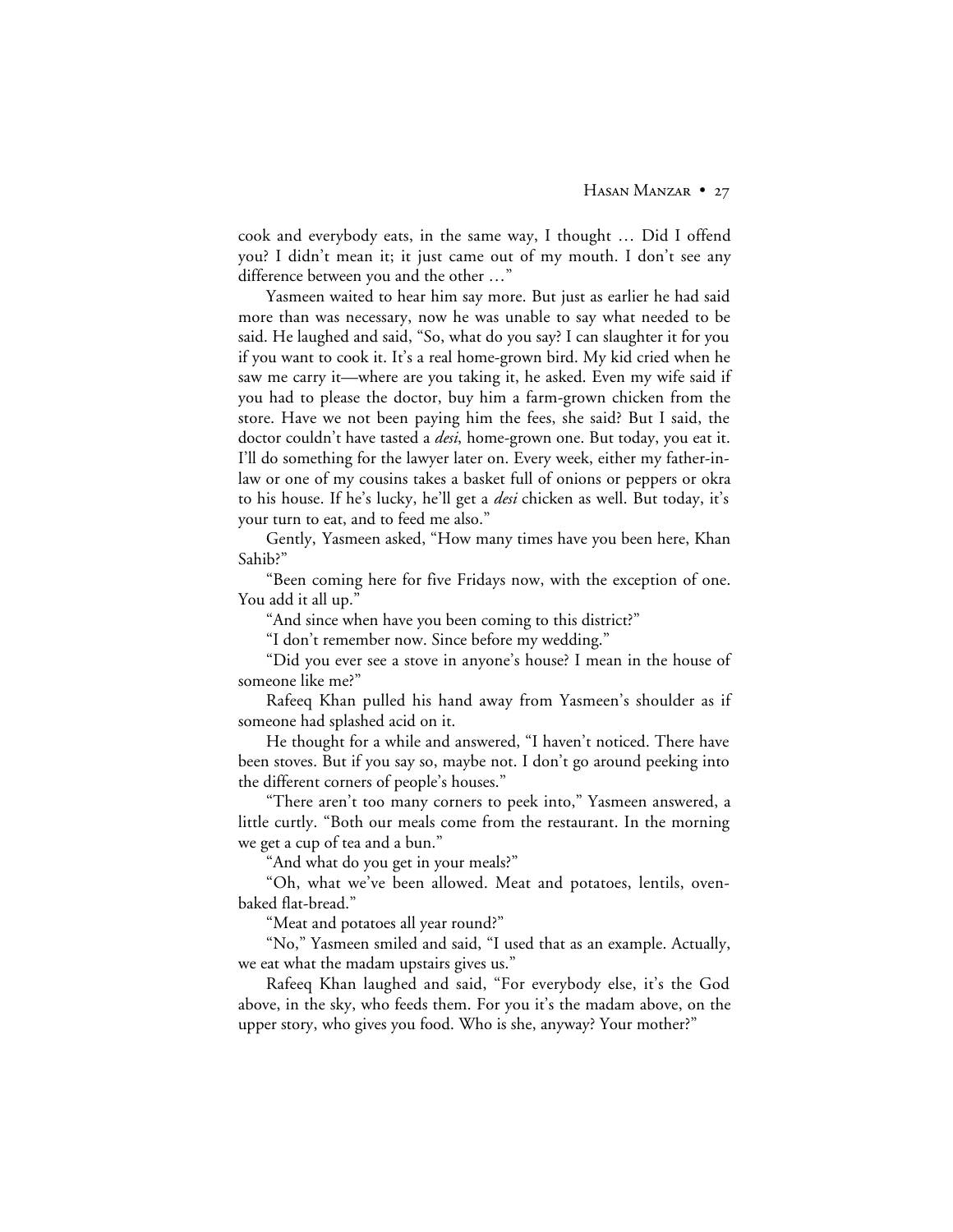"No, she passed away long ago."

"Someone else then."

Yasmeen nodded her head.

Somewhat sorrowfully, Rafeeq Khan asked, "Ever get anything else to eat?"

"Of course. I get many other things. Not always, though. Sometimes someone brings curried lamb's knuckles in a bowl from his house. Or if someone feels too loving, he brings fish cooked with rice, of course telling his wife it's for a friend. The next time he says, 'May I have my dish back? The wife's asked for it. I forgot to take it the last time.' "

Both of them laughed.

Rafeeq Khan said, "Okay, why not do one thing? It's less hot now, and there's really no one around here who knows us. How about covering yourself in a *burqa* and going out with me to have some fun?"

"And what about this rooster?"

"He's yours anyway. Let him stay tied up here. Looks like he's used to you already. Let's first go to the truck stand; there we'll have tea first, and then … No, I said it all wrong. Let's first go to the place where films are shown. There are restaurants there. We'll first have tea there. The rest I'll leave up to you. You may watch a film or take a walk to the park. Then we can go where the truck stand is and have a feast there. After that I can go home and you can come back here. Today, let it be a break for the lawyer also."

Yasmeen open wide the window panels. Outside were the sounds of people walking about and talking on the street below. The breeze coming in was also a little cooler now.

She looked at Rafeeq Khan and said, "Firstly, evening is the time for work; we're not allowed to go anywhere. Secondly, if I lock the door from outside, the woman upstairs will begin snooping around. She has the duplicate key."

"No! Really?" Rafeeq Khan said indignantly.

"Oh, yes."

"The bitch."

"Whatever else may happen, first of all, she'll untie this one and take him away," Yasmeen touched the rooster's wings with her toes, as she sat on the cot. "And then he will be in her tummy."

Rafeeq Khan shook his head and said, "In that case, it's useless even to bring *ghee* for you. That too will end up in her stomach. You earn so much, but it seems she's the one who enjoys your share. Look at you! You're practically skin and bones."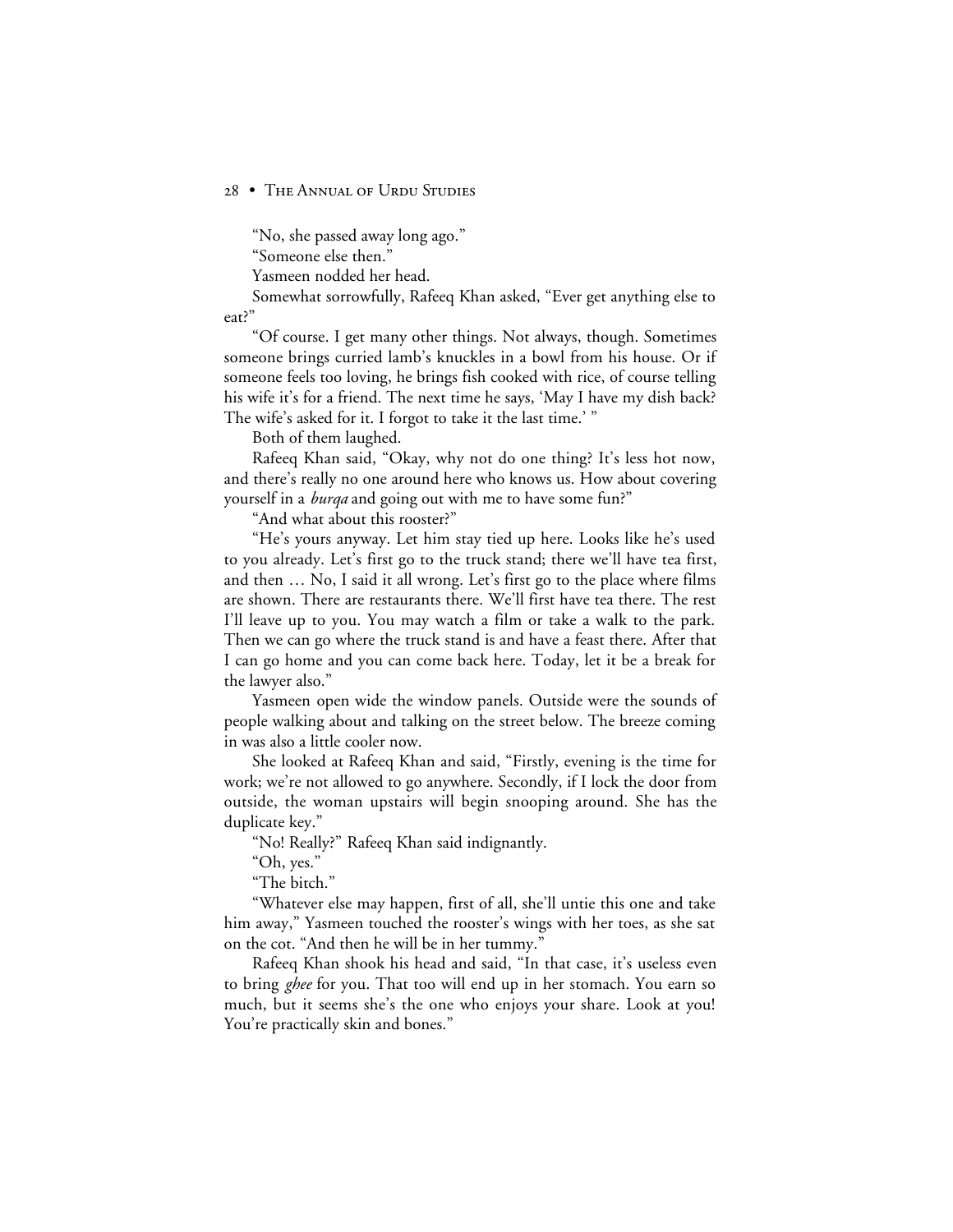A little later there was a knock on the door. Rafeeq Khan started putting his things together. Yasmeen pushed her head out the opening in the door and whispered something to someone. Then she shut the door and went quickly towards her bed. Lifting her pillow, she picked up the bank note that Rafeeq Khan had given her and asked him, "Do you have change for this?"

Rafeeq Khan lifted the edge of his shirt and from his waist pocket took out two bank notes the same denomination as the first one, and put them under the pillow.

Yasmeen stopped for a moment to look into his eyes; then, moving towards the door asked him, "No change?"

Rafeeq shook his head.

After the person at the door had left, Yasmeen said, "Now that it's evening, there'll be interruptions like this."

Rafeeq Khan said, "I was thinking of leaving anyway. I guess I should visit the lawyer, or my older brother will get upset."

"Then take your rooster along."

"No, no. I told you he was yours. Now your apartment won't look so lonely.'

"And what about his crowing in the morning and waking me up?"

"Well, don't the others—the mullahs from the mosques around—do the same in the morning?" Rafeeq Khan said laughing. Before leaving he took her hand in his and said, "The next time I come, I'll get my sisterin-law to cook some chicken for you. Not this coming Friday, but the one after. And also some flat-bread fried in butter."

"Is your sister-in-law a good cook?"

"Oh, yes, yes," Rafeeq Khan answered. "Nobody in the world can cook like her. She's herself as nice as her cooking is. If once you see her …"

Again his sentence remained unfinished.

"If once I see her, what then?"

"Nothing, nothing."

Going down the stairs, Rafeeq Khan was feeling miserable. Yasmeen peeked out the door and, trying to cheer him up, quietly said, "And will this rooster stay tied up to my bedpost even when all my clients come and go?"

"Yes," Rafeeq Khan said, enjoying the prospect.

"Tell me one thing," Yasmeen asked.

"What?"

"When you went to that place today, before coming here, where did